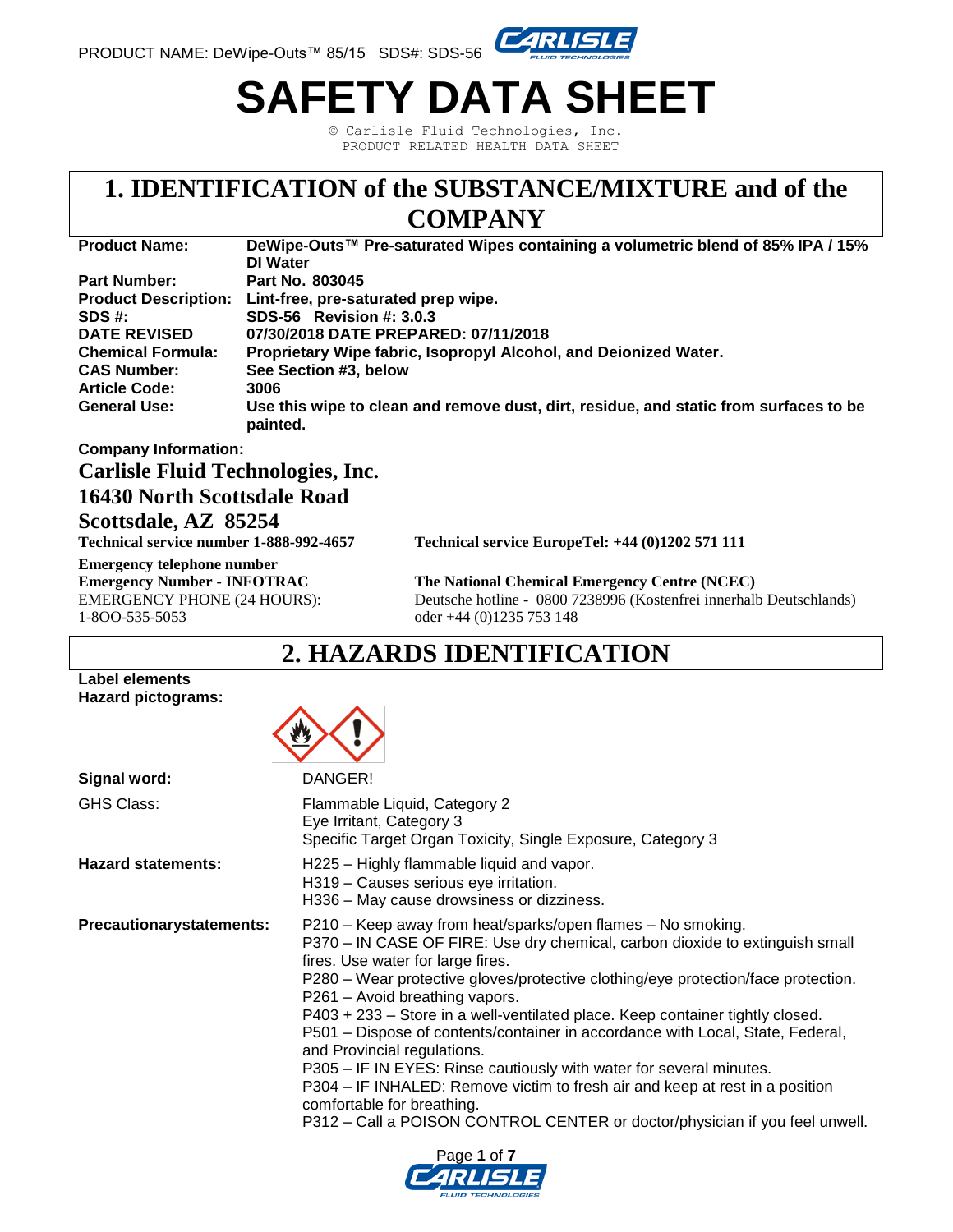PRODUCT NAME: DeWipe-Outs™ 85/15 SDS#: SDS-56



|                                                                                            | P303 = 361 + 353 - IF ON SKIN OR HAIR: Remove/Take off all contaminated<br>clothing immediately. Rinse skin with water or shower.                                                                                                                                                                                                                                                                                                                                                             |
|--------------------------------------------------------------------------------------------|-----------------------------------------------------------------------------------------------------------------------------------------------------------------------------------------------------------------------------------------------------------------------------------------------------------------------------------------------------------------------------------------------------------------------------------------------------------------------------------------------|
| <b>Emergency Overview:</b><br><b>Route of Exposure:</b><br><b>Potential Health Effects</b> | DANGER! Flammable. Irritant. May cause drowsiness or dizziness.<br>Eyes. Skin. Inhalation.                                                                                                                                                                                                                                                                                                                                                                                                    |
| Eye contact:                                                                               | Eye contact with product or vapors may result in irritation, redness, and blurred<br>vision. May cause pain disproportionate to the level of irritation to the eye tissues.<br>Vapors may cause eye irritation experienced as mild discomfort and redness. May<br>cause moderate corneal injury.                                                                                                                                                                                              |
| <b>Skin contact:</b>                                                                       | May cause irritation. Repeated exposure may cause a burning sensation and<br>dryness or cracking. Prolonged skin contact is unlikely to result in absorption of<br>harmful amounts.                                                                                                                                                                                                                                                                                                           |
| Inhalation:                                                                                | Inhalation of vapors, fumes, or mists of the product may be irritating to the<br>respiratory system. Excessive exposure (>400ppm) may cause eye, nose, and<br>throat irritation. Higher levels may cause loss of coordination, confusion,<br>hypotension, hypothermia, circulatory collapse, respiratory arrest, and death may<br>follow at longer durations and higher levels. In confined or poorly ventilated areas,<br>vapors can readily accumulate and cause unconsciousness and death. |
| Ingestion:                                                                                 | May cause irritation. Ingesting large amounts may cause injury. May cause central<br>nervous system depression, nausea, and vomiting. Aspiration of material into the<br>lungs can cause chemical pneumonitis which can be fatal.                                                                                                                                                                                                                                                             |
| <b>Chronic Effects:</b>                                                                    | Prolonged or repeated contact may cause skin irritation.<br>Repeated or prolonged inhalation may cause toxic effects.                                                                                                                                                                                                                                                                                                                                                                         |
| <b>Signs and Symptoms:</b>                                                                 | Overexposure may cause headaches and dizziness. Signs of excessive exposure<br>include facial flushing, low blood pressure, and irregular heartbeat.                                                                                                                                                                                                                                                                                                                                          |
| <b>Target Organs:</b>                                                                      | Eyes. Skin. Respiratory system. Digestive system.                                                                                                                                                                                                                                                                                                                                                                                                                                             |
|                                                                                            | Medical Conditions Aggravated by Long-Term Exposure: None known.                                                                                                                                                                                                                                                                                                                                                                                                                              |

## **3. COMPOSITION/INFORMATION ON INGREDIENTS**

| <b>Name</b>       | % by Vol. | <b>CAS Number</b> | <b>EC Number</b> |
|-------------------|-----------|-------------------|------------------|
| Isopropyl Alcohol | 85        | 67-63-0           | 200-661-7        |
| Deionized Water   |           | 7732-18-5         | 231-791-2        |

### **4. FIRST AID MEASURES**

#### **Description of first aid measures**

| <b>Eye Contact:</b>  | IF IN EYES: Rinse cautiously with water for several minutes. Remove contact lenses, if<br>present and easy to do. Continue rinsing. If eye irritation persists, seek medical<br>attention. |
|----------------------|--------------------------------------------------------------------------------------------------------------------------------------------------------------------------------------------|
| Inhalation:          | IF INHALED: Remove victim to fresh air and keep at rest in a comfortable position for<br>breathing. Call the POISON CONTROL CENTER or a doctor/physician if you feel<br>unwell.            |
| <b>Skin Contact:</b> | IF ON SKIN OR HAIR: Remove/take off all contaminated clothing. Rinse skin with water or<br>shower. If skin irritation occurs, get medical attention.                                       |
| Ingestion:           | IF SWALLOWED: Do NOT induce vomiting. Call the POISON CONTROL CENTER or a<br>doctor/physician immediately. Never give anything by mouth to an unconscious person.                          |

### *5. FIRE FIGHTING MEASURES*

**Flash Point:** 21°C / 69°F.<br> **Autoignition Temperature:** 299°C / 750°F. **Autoignition Temperature:** Lower Flammable/Explosive Limit: 2.0% by volume **Upper Flammable/Explosive Limit:** 12.0% by volume

**Suitable extinguishing media:** Alcohol-resistant foam, dry chemical, carbon dioxide, water spray, fog.<br>**Unsuitable extinguishing media**: Do not use a solid water stream. Use of solid stream of water may spre Do not use a solid water stream. Use of solid stream of water may spread

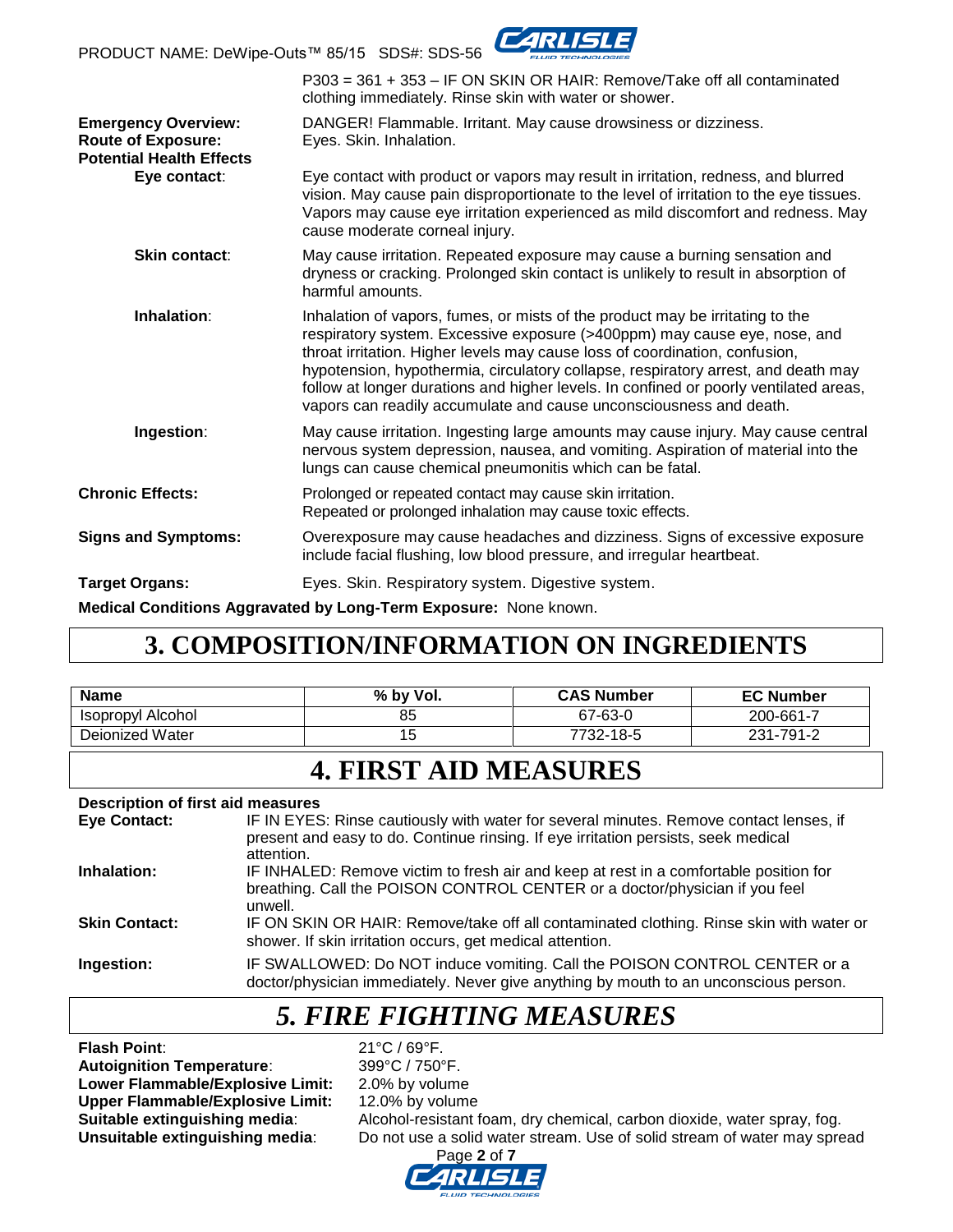PRODUCT NAME: DeWipe-Outs™ 85/15 SDS#: SDS-56



fire. **Protective equipment:** In the event of a fire, wear appropriate full protective gear and a Self-Contained Breathing Apparatus (SCBA) in accordance with NIOSH, NFPA, and/or EN 137 guidelines, with a full face-piece operated in positive pressure mode. **Unusual Fire and Explosion Hazards**: Material burns with an invisible flame. **Hazardous Combustion Byproducts:** Oxides of carbon, oxides of nitrogen, and other organic substances may be formed. **Universal Fire and Explosion Hazards**: Vapors are heavier than air and may travel along the ground or may be moved by ventilation to locations distant from the point of material handling or release. **NFPA Rating:** Health: 1 Flammability: 3

**HMIS Rating:** See Section 15.

# **6. ACCIDENTAL RELEASE MEASURES**

Instability: 0

| <b>Personnel Precautions:</b>     | Evacuate the area and keep unnecessary and unprotected personnel from<br>entering the spill area. Avoid breathing vapor, aerosol or mist. Avoid contact with<br>skin, eyes, and clothing.                                                                                           |
|-----------------------------------|-------------------------------------------------------------------------------------------------------------------------------------------------------------------------------------------------------------------------------------------------------------------------------------|
| <b>Environmental precautions:</b> | Avoid runoff into storm sewers, ditches, and waterways. Comply with all<br>governmental regulations regarding the reporting of chemical releases.                                                                                                                                   |
| <b>Methods for containment:</b>   | Spills are very unlikely, because the wiper fabric has absorbed the liquid solvent<br>solution. In the event of a spill, contain with an inert absorbent material.                                                                                                                  |
| <b>Methods for Cleanup:</b>       | Remove all sources of ignition. Collect the wipes with a non-sparking tool and<br>absorb or wipe any residual liquids. Place in a suitable container for proper<br>disposal. Use appropriate protective apparel as described in section 8. Avoid<br>contact with the skin and eyes. |
|                                   | 7. HANDLING AND STORAGE                                                                                                                                                                                                                                                             |
| Handling:                         | Use with adequate ventilation. Avoid breathing vapors and fumes. Use only in<br>accordance with the directions.                                                                                                                                                                     |
| Storage:                          | Store in a cool, dry, well-ventilated area away from sources of heat, combustible<br>materials, direct sunlight, and incompatible substances. Keep container tightly<br>closed when not in use. Keep away from aldehydes, halogenated organics,                                     |

halogens, strong acids, and strong oxidizers.

**Protective measures**: Wash thoroughly after handling. Avoid inhaling vapors, mists, or fumes.

### **8. EXPOSURE CONTROLS/PERSONAL PROTECTION**

| <b>Control parameters</b>            |                                                                                                                                                                                                                                                                                                                                                                                                                                                                                                         |                                                  |                                                                                      |
|--------------------------------------|---------------------------------------------------------------------------------------------------------------------------------------------------------------------------------------------------------------------------------------------------------------------------------------------------------------------------------------------------------------------------------------------------------------------------------------------------------------------------------------------------------|--------------------------------------------------|--------------------------------------------------------------------------------------|
| <b>Exposure Guidelines:</b>          | Isopropyl Alcohol:                                                                                                                                                                                                                                                                                                                                                                                                                                                                                      | ACGIH: TLV-TWA:                                  | $200$ ppm                                                                            |
|                                      |                                                                                                                                                                                                                                                                                                                                                                                                                                                                                                         | TLV-STEL:                                        | $400$ ppm                                                                            |
|                                      |                                                                                                                                                                                                                                                                                                                                                                                                                                                                                                         | OSHA: PEL-TWA:                                   | 400 ppm                                                                              |
| <b>Exposure controls</b>             |                                                                                                                                                                                                                                                                                                                                                                                                                                                                                                         |                                                  |                                                                                      |
| Appropriate engineering:             | Use appropriate engineering control measures such as process enclosures, local<br>exhaust ventilation, or other engineering controls to control airborne levels below<br>recommended exposure limits. Where such systems are not effective wear suitable<br>personal protective equipment which performs satisfactorily and meets OSHA or<br>other recognized standards. Consult with local professionals for selection, training,<br>inspection, and maintenance of the personal protective equipment. |                                                  |                                                                                      |
| <b>Personal Protection Equipment</b> |                                                                                                                                                                                                                                                                                                                                                                                                                                                                                                         |                                                  |                                                                                      |
| <b>Eye Protection:</b>               |                                                                                                                                                                                                                                                                                                                                                                                                                                                                                                         | wear chemical splash goggles and/or face shield. | Safety glasses with side shields must be worn at all times. If splash hazard exists, |

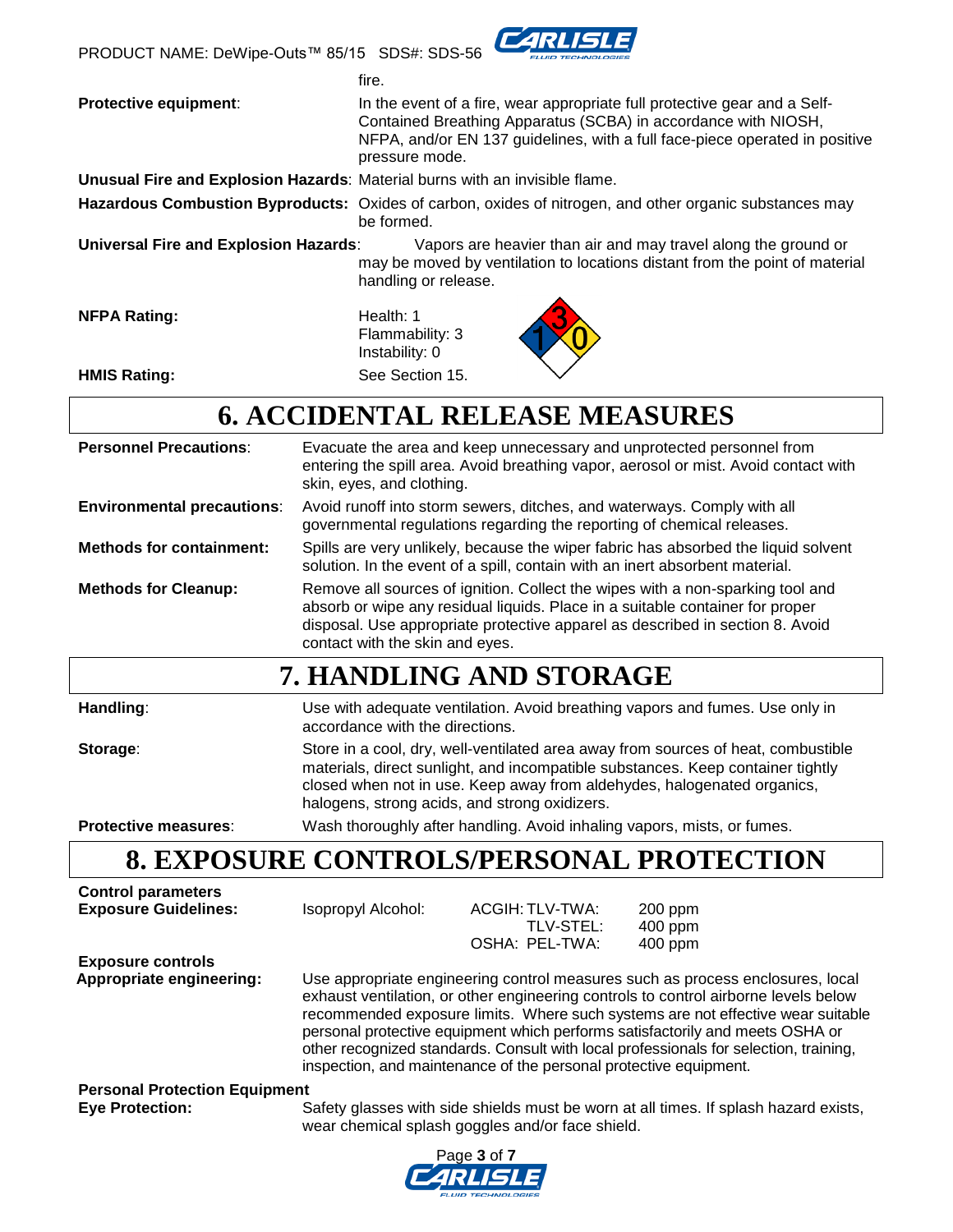

**Skin Protection:** Wear chemically resistant gloves. Consult glove manufacturer for permeability data. Preferred glove materials include: Polyethylene, Neoprene, Chlorinated Polyethylene, Natural Rubber (latex), Polyvinyl Chloride (PVC or Vinyl), nitrile/butadiene rubber (nitrile or NBR), Ethyl vinyl alcohol laminate (EVAL). Avoid gloves made of Polyvinyl Alcohol (PVA). **Respiratory Protection:** Use a NIOSH/MSHA or European Std. EN 149 approved respirator if exposure limits are exceeded or if irritation or other symptoms are experienced. Comply with OSHA respirator regulations found in 29 CFR 1910.134 or European Std. EN 149. Use a positive pressure supplied air respirator if there is any potential for an uncontrolled release, exposure levels are not known, or any circumstances where air purifying respirators may not provide adequate protection. **Other Protective**: Facilities storing or utilizing this material should be equipped with an eyewash facility and a safety shower. **PPE Pictograms:**



# **9. PHYSICAL AND CHEMICAL PROPERTIES**

#### **Information on basic physical and chemical properties**

Note: Unless otherwise stated, values are determined at 20°C (68°F) and 760 mm Hg (1 atm). Data represent typical values and are not intended to be specifications.

| <b>Physical state:</b>                                 | Solid with impregnated liquid        |
|--------------------------------------------------------|--------------------------------------|
| Color:                                                 | White.                               |
| Odor:                                                  | Alcohol-like.                        |
| Appearance:                                            | Looks like a wet cloth.              |
| pH:                                                    | Not determined                       |
| Freezing point:                                        | Not determined                       |
| <b>Boiling point:</b>                                  | 82 - 89°C (180 - 192°F).             |
| Flash point:                                           | $21^{\circ}$ C / 69 $^{\circ}$ F.    |
| <b>Flammability (solid, gas):</b>                      | Highly flammable.                    |
| Upper/lower flammability or explosive limits: No data. |                                      |
| Vapor pressure:                                        | 43.0 hPa (32 mm Hg) @ 20°C (68°F)    |
| <b>Percent volatile</b>                                | 100%                                 |
| <b>Relative Density:</b>                               | Not determined                       |
| <b>Solubility in Water:</b>                            | Soluble in water.                    |
| Partition coefficient n-octanol/water: No data.        |                                      |
| Auto-ignition temperature:                             | 399°C / 750°F.                       |
| Decomposition temperature: No data.                    |                                      |
| <b>Viscosity:</b>                                      | Not determined                       |
| <b>Specific Gravity (water=1):</b>                     | 0.834 g/cm <sup>3</sup> @20°C (68°F) |
|                                                        |                                      |

### **10. STABILITY AND REACTIVITY**

**Chemical stability**: Stable under normal temperatures and pressures. **Hazardous polymerization:** Not reported. **Conditions to avoid:** Keep away from heat, ignition sources, and incompatible materials. **Incompatible materials**: Aldehydes, halogenated organics, halogens, strong acids, strong oxidizers.

### **11. TOXICOLOGICAL INFORMATION**

**Isopropyl Alcohol**

**Inhalation:** Inhalation – Rat LC50: 16000 ppm/8 hr. [Details of toxic effects not reported other than lethal dose value] Inhalation – Mouse LC50: 53000 mg/m<sup>3</sup> [Behavioral: General anesthetic Lungs, Thorax, or Respiration – Other changes] Inhalation - Rat LC50: 72600 mg/m<sup>3</sup> [Behavioral: General anesthetic Lungs, Thorax, or

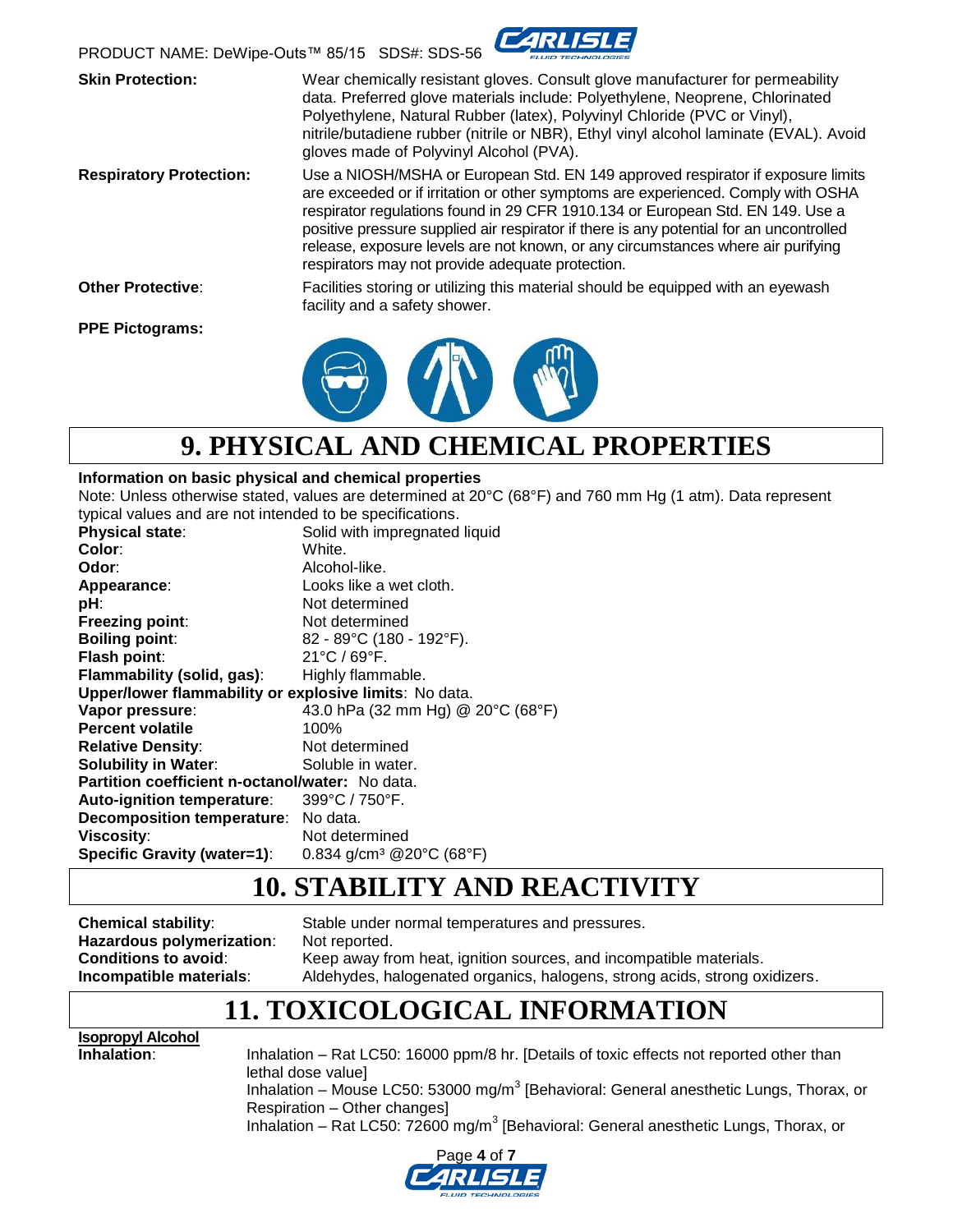

PRODUCT NAME: DeWipe-Outs™ 85/15 SDS#: SDS-56

|                      | Respiration - Other changes] (RTECS)                                                                                                                                                                                                                                                                                                                                                                                                                                       |
|----------------------|----------------------------------------------------------------------------------------------------------------------------------------------------------------------------------------------------------------------------------------------------------------------------------------------------------------------------------------------------------------------------------------------------------------------------------------------------------------------------|
| Ingestion:           | Oral – Rat LD50: 5045 mg/kg [Behavioral: Altered sleep time (including change in righting<br>reflex), Behavioral: Somnolescence (general depressed activity)]<br>Oral – Mouse LD50: 3600 mg/kg [Behavioral: Altered sleep time (including change in<br>righting reflex), Behavioral: Somnolescence (general depressed activity)]<br>Oral – Mouse LD50: 3600 mg/kg [Behavioral: General anesthetic]<br>Oral – Rat LD50: 5000 mg/kg [Behavioral: General anesthetic] (RTECS) |
| <b>Skin contact:</b> | Administration onto the skin - Rabbit Std. Draize Test: 500 mg<br>Administration onto the skin – Rabbit LD50: 12800 mg/kg [Details of toxic effects not<br>reported other than lethal dose value] (RTECS)                                                                                                                                                                                                                                                                  |
| Eye contact:         | Eye – Rabbit Std. Draize Test: 100 mg<br>Eye - Rabbit Std. Draize Test: 10 mg<br>Eye - Rabbit Std. Draize Test: 100 mg/24 hr. (RTECS)                                                                                                                                                                                                                                                                                                                                      |

# **12. ECOLOGICAL INFORMATION**

| <b>Complete Product</b><br><b>Ecotoxicity:</b><br><b>Environmental Fate:</b> | No ecotoxicity data is available.<br>No environmental fate data is available.                                                                                                                                                                                                                                       |
|------------------------------------------------------------------------------|---------------------------------------------------------------------------------------------------------------------------------------------------------------------------------------------------------------------------------------------------------------------------------------------------------------------|
| <b>Isopropyl Alcohol</b><br><b>Ecotoxicity:</b>                              | LC50; Species: 1,400,000 µg/L for 48 hr. - Species: Crangon crangon (Common Shrimp)<br>LC50; 10,000,000 µg/L for 24 hr. - Species: Daphnia magna (Water Flea)<br>LD50; >5000 mg/L for 24 hr. - Species: Cassius auratus (Goldfish)<br>LC50; 11,300 mg/L for 48 hr. - Species: Pimephales promelas (Fathead Minnows) |
| <b>Environmental Fate:</b>                                                   | Isopropyl Alcohol is expected to have a very high mobility through soil.                                                                                                                                                                                                                                            |
| <b>Bioaccumulation:</b>                                                      | Bioconcentration in aquatic organisms is low.                                                                                                                                                                                                                                                                       |
|                                                                              |                                                                                                                                                                                                                                                                                                                     |

# **13. DISPOSAL CONSIDERATIONS**

The generator of a waste is always responsible for making proper hazardous waste determinations and needs to consider state and local requirements in addition to federal regulations.

| <b>Waste treatment methods</b>   |                                                                                                                                    |  |
|----------------------------------|------------------------------------------------------------------------------------------------------------------------------------|--|
|                                  | Methods of disposal: Dispose of waste material in accordance with all local, regional, national, and international<br>regulations. |  |
| Hazardous waste:                 | Not considered to be a Hazardous Waste as shipped.                                                                                 |  |
| Packaging                        |                                                                                                                                    |  |
|                                  | Methods of disposal: Container contents should be completely used and containers should be emptied prior to<br>discard.            |  |
| Special precautions: None known. |                                                                                                                                    |  |

# **14. TRANSPORT INFORMATION**

| <b>DOT Shipping Name:</b>                                  | Solids containing flammable liquid, n.o.s. (Isopropanol). (Limited quantity).                                                                                         |
|------------------------------------------------------------|-----------------------------------------------------------------------------------------------------------------------------------------------------------------------|
| <b>DOT Hazard Class:</b>                                   | 4.1                                                                                                                                                                   |
| <b>DOT Packing Group:</b>                                  | Ш                                                                                                                                                                     |
| <b>TDG UN Number</b>                                       | UN 3175 (Limited quantity)                                                                                                                                            |
| <b>TDG Shipping Name</b>                                   | Solids containing flammable liquid, n.o.s. (Isopropanol).                                                                                                             |
| <b>TDG Hazard Class</b>                                    | 4.1                                                                                                                                                                   |
| <b>TDG Packing Group</b>                                   | Ш                                                                                                                                                                     |
| <b>IATA Hazard Class:</b>                                  | <b>IATA Shipping Name:</b> Solids containing flammable liquid, n.o.s. (Isopropanol).                                                                                  |
| <b>IATA Packing Group: II</b>                              | 4.1                                                                                                                                                                   |
| <b>IMDG Hazard Class:</b><br><b>IMDG Packing Group: II</b> | <b>IMDG UN Number:</b> UN 3175 (Limited quantity)<br><b>IMDG Shipping Name:</b> Solids containing flammable liquid, n.o.s. (Isopropanol). (Limited quantity).<br>-4.1 |
| <b>Marine Pollutant:</b>                                   | No.                                                                                                                                                                   |

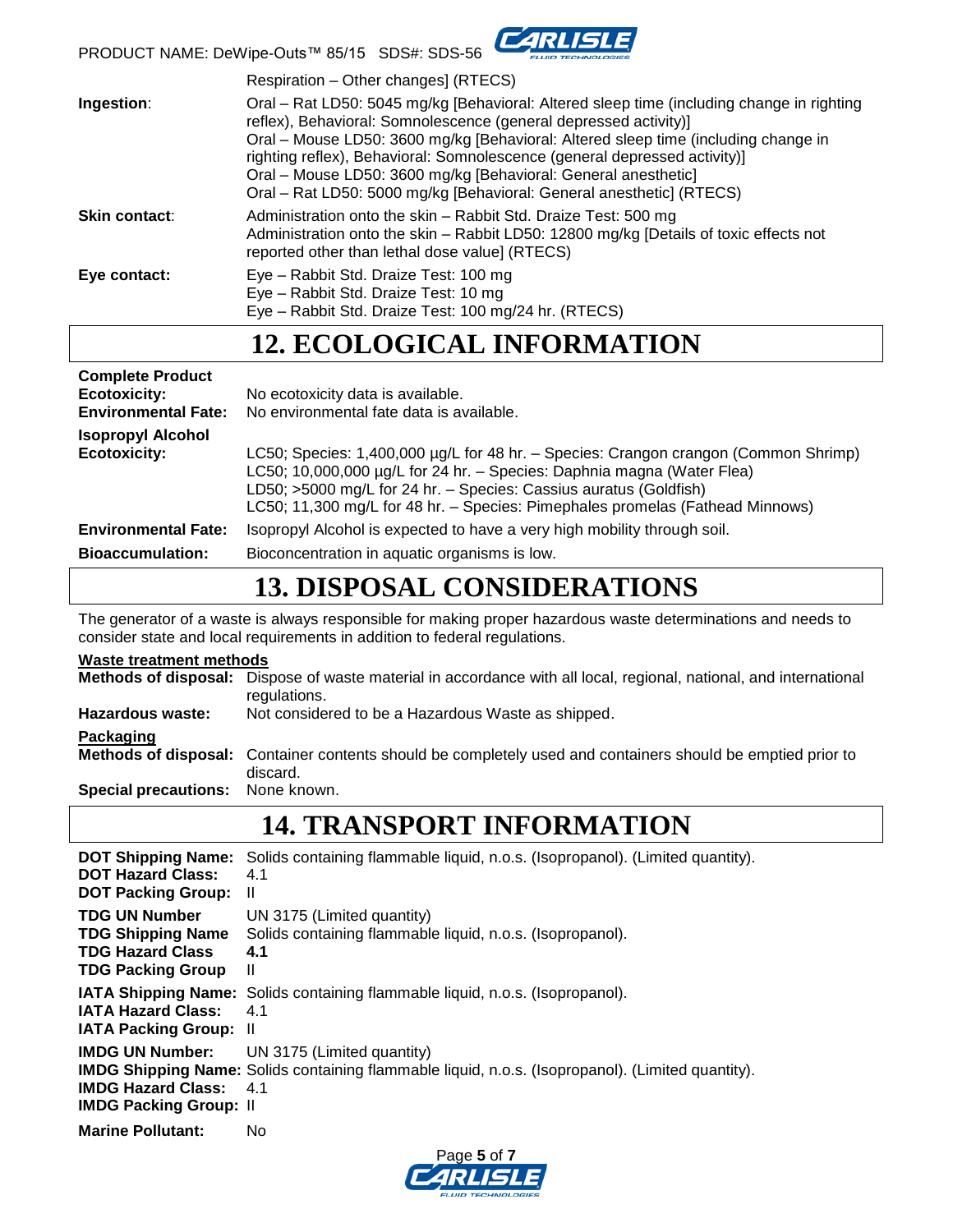

## **15. REGULATORY INFORMATION**

**U.S. Federal Regulations**

#### **Isopropyl Alcohol**

**TSCA Inventory Status:** Listed.

#### **SARA 313**

| <b>Component</b>  | CAS-No  | Weight % | <b>SARA 313 -</b><br><b>Threshold</b><br>Values % |
|-------------------|---------|----------|---------------------------------------------------|
| Isopropyl alcohol | 67-63-0 | uu       | $\cdot \cdot$                                     |

**SARA 311/312 Hazard Categories** See section 2 for more information

**CWA (Clean Water Act) :** Not applicable

**Clean Air Act : 1999 : Not applicable** 

**OSHA** Occupational Safety and Health Administration : Not applicable

**CERCLA** : Not applicable

**California Proposition 65** This product does not contain any Proposition 65 chemicals

#### **U.S. State Right-to-Know Regulations**

| Component                | Massachusetts | <b>New Jersey</b> | Pennsvlvania | <b>Illinois</b> | <b>Rhode Island</b> |
|--------------------------|---------------|-------------------|--------------|-----------------|---------------------|
| <b>Isopropyl alcohol</b> |               |                   |              |                 |                     |
| Water                    |               |                   |              |                 |                     |

#### **U.S. Department of Transportation**

| Reportable Quantity (RQ)    | : N |
|-----------------------------|-----|
| <b>DOT Marine Pollutant</b> | : N |
| DOT Severe Marine Pollutant | ∶N. |

**U.S. Department of Homeland Security :** This product does not contain any DHS chemicals.

All of the components in the product are on the following Inventory lists: **International Inventories**

| Component         | <b>TSCA</b> | <b>DSL</b> | <b>NDSL</b> | <b>EINECS</b> | <b>ELINCS</b> | <b>NLP</b> | <b>PICCS</b> | <b>ENCS</b> | AICS | <b>IECSC</b> | <b>KECL</b> |
|-------------------|-------------|------------|-------------|---------------|---------------|------------|--------------|-------------|------|--------------|-------------|
| Isopropyl alcohol |             |            |             | 200-661-7     |               |            |              |             |      |              |             |
| Water             |             |            |             | 231-791-2     |               |            |              |             |      |              |             |

**Legend: X - Listed**

**E - Indicates a substance that is the subject of a Section 5(e) Consent order under TSCA.** 

**F - Indicates a substance that is the subject of a Section 5(f) Rule under TSCA.**

**N - Indicates a polymeric substance containing no free-radical initiator in its inventory name but is considered to cover the**

**designated polymer made with any free-radical initiator regardless of the amount used.**

**P - Indicates a commenced PMN substance**

**R - Indicates a substance that is the subject of a Section 6 risk management rule under TSCA.** 

**S - Indicates a substance that is identified in a proposed or final Significant New Use Rule**

**T - Indicates a substance that is the subject of a Section 4 test rule under TSCA.**

XU - Indicates a substance exempt from reporting under the Inventory Update Rule, i.e. Partial Updating of the TSCA Inventory Data Base **Production and Site Reports (40 CFR 710(B).**

**Y1 - Indicates an exempt polymer that has a number-average molecular weight of 1,000 or greater.**

Y2 - Indicates an exempt polymer that is a polyester and is made only from reactants included in a specified list of low concern **reactants that comprises one of the eligibility criteria for the exemption rule.**

#### **Other International Regulations**

| <b>Mexico - Grade</b>       | Serious risk, Grade 3                   |  |  |  |  |
|-----------------------------|-----------------------------------------|--|--|--|--|
| <b>Canadian Regulations</b> |                                         |  |  |  |  |
| <b>Canada WHMIS:</b>        | Controlled - Class: B2 flammable liquid |  |  |  |  |
|                             | Controlled - Class: D2B toxic           |  |  |  |  |
| Canada DSL:                 | Listed.                                 |  |  |  |  |
| <b>EC Number:</b>           | 200-661-7                               |  |  |  |  |
| <b>Dejonized Water</b>      |                                         |  |  |  |  |
| <b>EC Number:</b>           | 231-791-2                               |  |  |  |  |